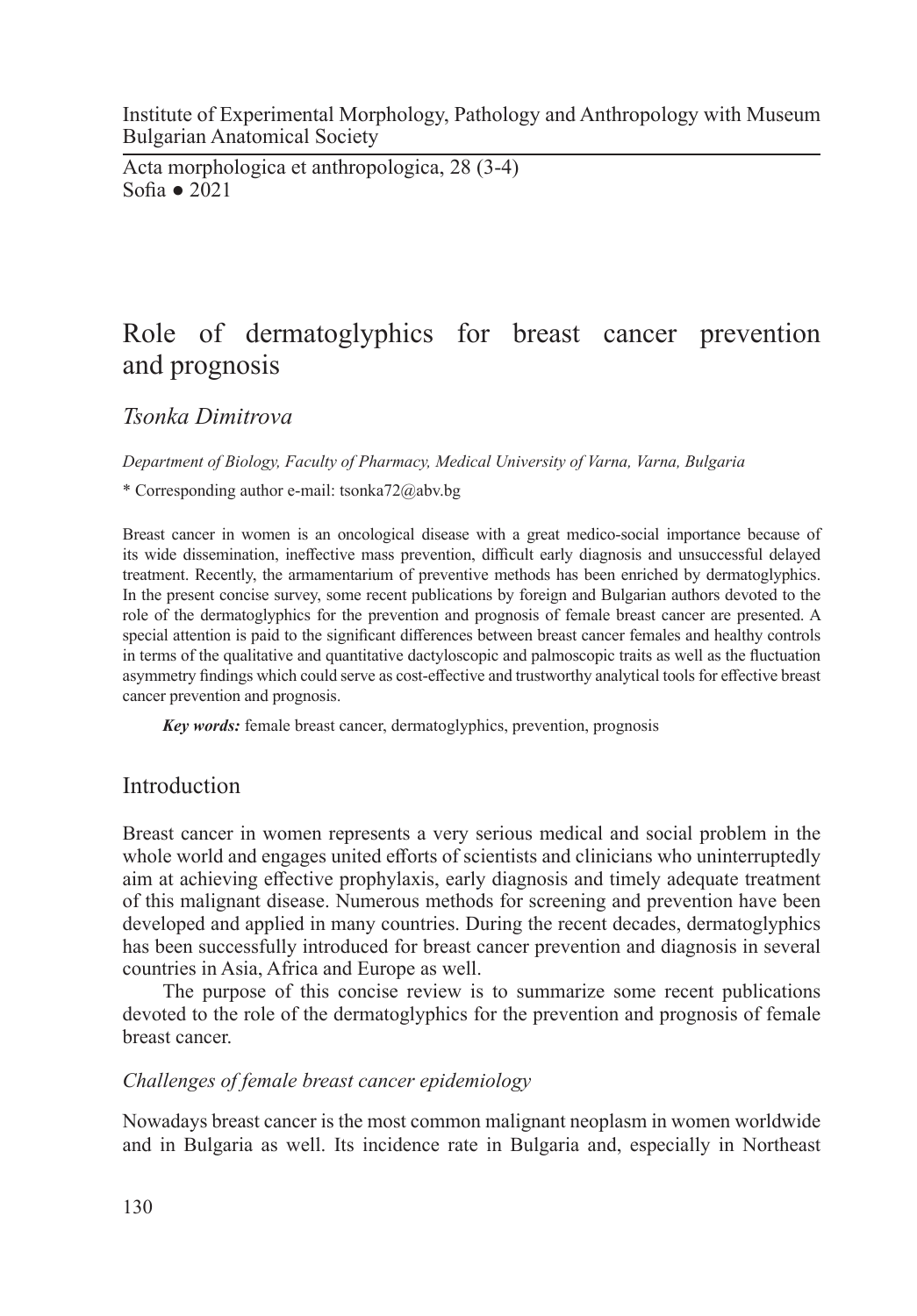Bulgaria, is permanently high [31,35]. There is an increasing overall trend of newlydiagnosed breast cancer in 53 African countries during the period between 1990 and 2016 [20]. The interest in modern prevention of this socially significant disease continuously increases [21,30,36,39].

The updated estimates on the global cancer burden using the GLOBOCAN 2020 of cancer incidence and mortality produced by the International Agency for Research on Cancer show that female breast cancer is the most frequent malignant neoplasm in women [28]. In 2020, there are a total of 2 261 419 new breast cancer cases (or 1.7%) and 684996 new breast cancer deaths (or 6.9% of all cancer cases) worldwide [9,28]. According to 2018 GLOBOCAN data, breast cancer age-standardized incidence rates are strongly and positively associated with the human development index [24].

The results from the application of mortality and population figures from the WHO and Eurostat databases during the period 1989-2021 demonstrate that progress in cancer epidemiology as well as in primary and secondary cancer prevention because of optimal adoption of breast cancer screening is a key determinant of the decreasing cancer mortality in Europe [6].

Palmar dermatoglyphics is simple, inexpensive, anatomical and non-invasive method [26] that is applied in a variety of medical fields. Several papers describe the peculiarities of the dermatoglyphic examinations in breast cancer patients [22,25,36]. They may be used as a reliable indicator for screening of high-risk population in terms of breast cancer. Usually, two basic classic dermatoglyphic methods are made use of: i) dactyloscopy of finger ridge count and finger indices and ii) palmoscopy assessing the palmar ridge count, palmar maximal atd, adt and dat angles, and palmar main lines A, B, C, and D [4].

In the present survey, the qualitative and quantitative dermatoglyphic traits as well as the fluctuation asymmetry findings are compared between female breast cancer patients and healthy women and the role of their significant differences in terms of disease prevention and prognosis are outlined.

#### *Qualitative palmar dermatoglyphic traits*

There are statistically significant differences between 82 breast cancer females and 60 healthy ones in the region of Varna, Bulgaria, in terms of the mean value of palmar thenar fields  $(p=0.006)$  as well as of the number and frequency of the palmar patterns in the II-IV interdigital fields of the hypothenar of the left hand ( $\chi^2$ =4.220; p=0.040) and right hand  $(\chi^2=5.691; p=0.017)$  [33]. The frequencies of the arches in left-hand ( $t=2.025$ ;  $p \le 0.05$ ) and in right-hand hypothenar ( $t=2.700$ ;  $p \le 0.01$ ) are significantly less while the frequency of the loops in left-hand hypothenar is reliably higher  $(t=2.028; p<0.05)$  in breast cancer females than in healthy ones. The sum frequencies of the arches, loops, whorls and image traces in right-hand hypothenar differ significantly between patients and controls ( $\chi^2$ =3.228; p=0.006).

The sum frequencies of left thumb, left and right index finger papillary traits differ significantly between breast cancer patients and healthy controls ( $\chi^2$ =3.872; p=0.049;  $χ²=49.532$ ; p=0.0001 and  $χ²=16.153$ ; p=0.0001; respectively) [37]. The frequencies of arches ( $p<0.001$ ), ulnar loop ( $p<0.001$ ) and whorls ( $p<0.0001$ ) of index finger, of arches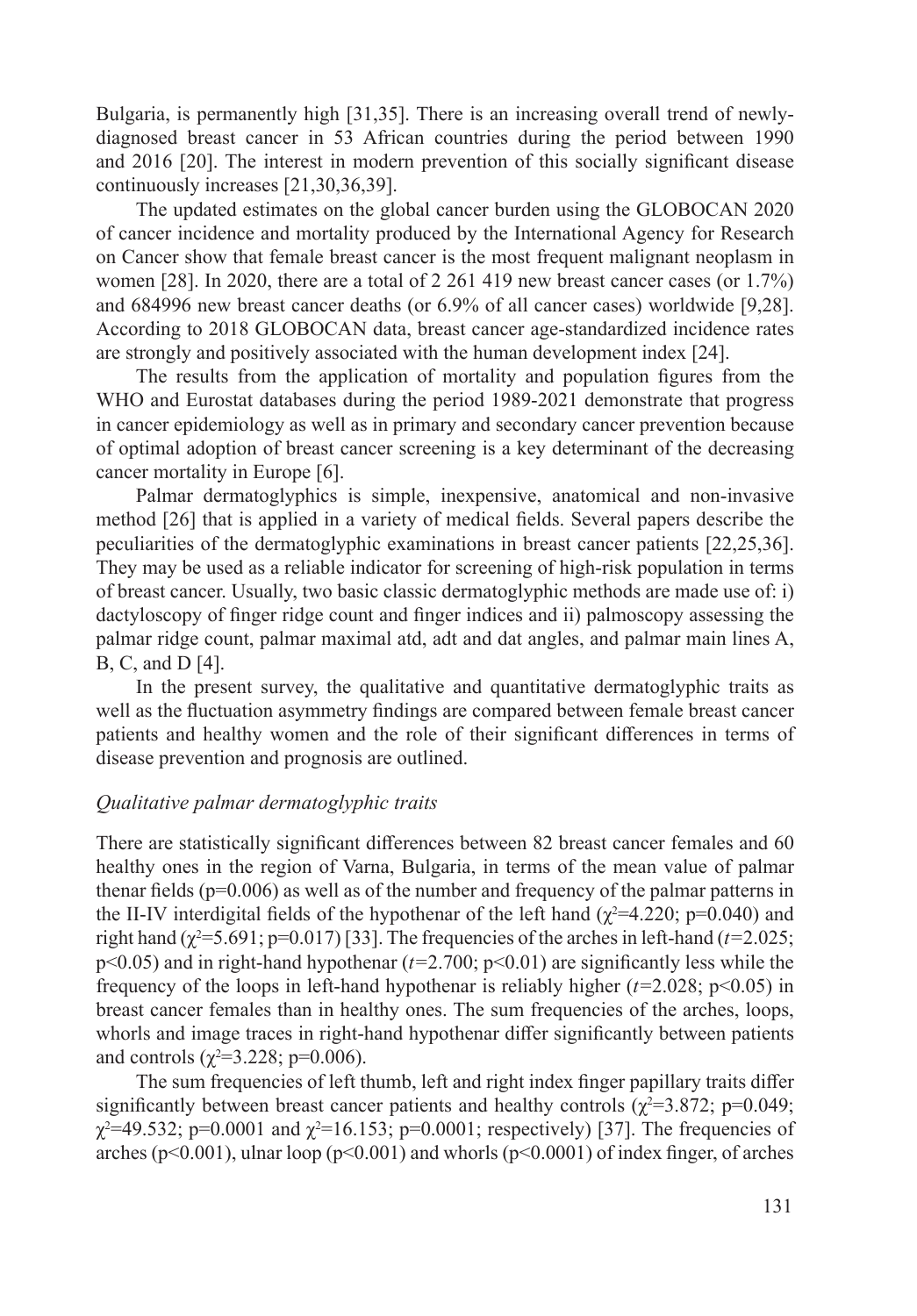of the left-hand fourth finger ( $p<0.05$ ) and little finger ( $p<0.05$ ) as well as of whorls of right-hand index finger, third finger and little finger are significantly different from those of healthy females ( $p<0.001$ ;  $p<0.05$  and  $p<0.05$ , respectively). The frequencies of whorls of patients' right index, middle and little fingers are significantly different from those of healthy females ( $p<0.001$ ;  $p<0.05$  and  $p<0.05$ , respectively). The total frequencies of left and right finger papillary traits differ significantly between breast cancer patients and healthy controls ( $\chi^2$ =18.708; p=0.0001 and  $\chi^2$ =24.594; p=0.0001, respectively). The total frequency of the finger papillary traits of the left and right hand as well as of both hands differs significantly between breast cancer patients and healthy controls ( $\chi^2$ =79.345; p=0.0001) [37].

The sum frequency distributions of the papillary traits of left-hand, right-hand and both-hands' fingerprints differ significantly between patients and controls (p=0.0001 each) in the region of Varna, Bulgaria [31]. The frequencies of palmar patterns in left-hand and right-hand c-d IV differ significantly between both groups  $(\chi^2=28.828;$  $p=0.0001$  and  $\chi^2=18.517$ ;  $p=0.0001$ , respectively).

In left-hand fourth and little fingers, there are less ulnar loops and arches but more whorls in 50 breast cancer women aged between 30 and 70 years than in 50 age-matched healthy women in India [2]. There are significantly higher frequencies of fingerprint whorls and of fingerprints with ≥6 whorls in 122 breast cancer women than in 22 healthy controls in China ( $p<0.001$  and  $p<0.01$ , respectively) [11]. The frequency of ≥6 whorls is statistically reliably higher in 60 breast cancer females than in 60 healthy ones ( $\chi^2$ =5.71; p<0.02) [3]. The sum frequency of whorls of right-hand index finger and little finger is higher in these patients than in control subjects, too ( $\chi^2 = 5.67$ ; p<0.02 and  $\chi^2$ =7.67; p<0.01, respectively).

There is a reliably higher frequency of fingerprints with  $\geq 6$  whorls in 154 breast cancer females (in 48.7%;  $\chi^2$ =27.452; p<0.05) and in 154 ones with increased breast cancer risk (in 47.4%;  $\chi^2$ =61.821; p<0.05) than in 308 healthy controls (in 27.5% of the cases) in Tehran, Iran [1]. The frequency of fingerprints with  $\geq 6$  loops is significantly higher in 100 breast cancer women than in 100 healthy ones  $(p<0.01)$  [16]. The presence of either of radial or ulnar whorls, or of arches in ≥6 fingers in combination with the absence or radial loops and central whorls is significantly associated with breast cancer in 100 females as compared with 100 healthy controls in India [18].

In 50 breast cancer women aged between 25 and 60 years in India, there is a significantly higher frequency of left-hand and both-hands' arches (each p<0.05), of left-hand and both-hands' whorls (each  $p<0.05$ ) and of right-hand whorls ( $p<0.01$ ) than in 50 age-matched healthy women [27]. The number of ulnar loops of the right-hand third and fourth fingers as well as of the left-hand index finger is reliably greater in 100 breast cancer women aged between 30 and 60 years than in 100 age-matched healthy ones in India ( $p<0.028$ ,  $p=0.030$  and  $p<0.048$ , respectively) [26]. The number of righthand and left-hand ulnar loops is significantly smaller (34.4% versus 76.8% and 34.6% versus 77.0%, respectively), while the number of whorls of these hands is statistically reliably greater (53.2% versus 15.8% and 56.0% versus 16.2%) in 100 breast cancer females than in 100 healthy ones in India [12].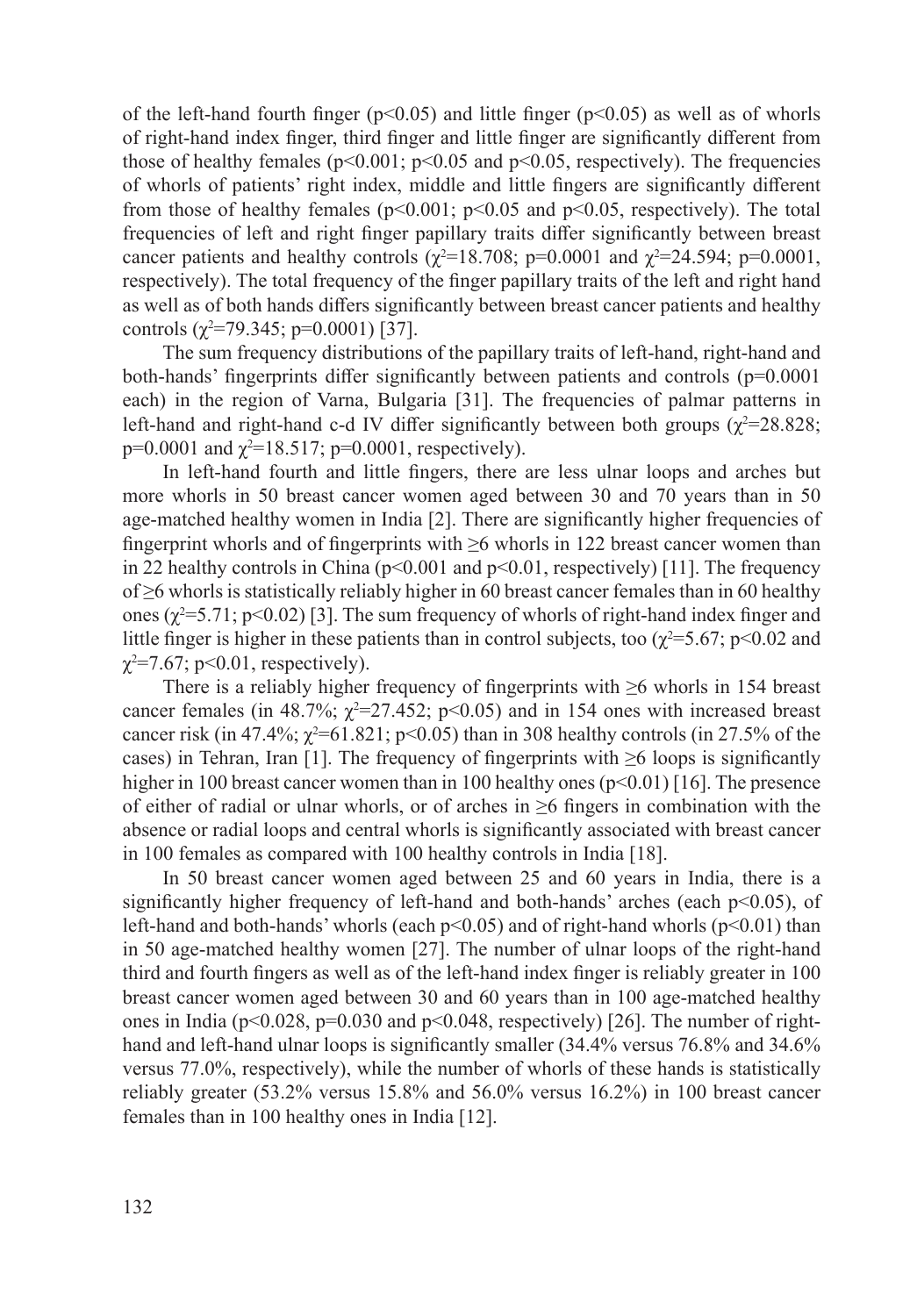#### *Quantitative palmar dermatoglyphic traits*

#### *Quantitative dactyloscopic findings*

There are significant differences between 82 breast cancer women and 60 healthy ones in the region of Varna, Bulgaria, concerning the finger ridge counts of left-hand index finger ( $p=0.043$ ) and third finger ( $p=0.049$ ) as well as of right-hand thumb ( $p=0.0001$ ) and index finger  $(p=0.032)$  (38). Total mean ridge counts of all the fingers of the right hand and both hands are significantly greater in patients than in controls (p=0.027 and р=0.039, respectively). The values of the correlation coefficients of the ridge counts of the first, second and fifth homologous fingers of both hands are smaller while those of the third and fourth homologous fingers of both hands are greater in breast cancer patients than in healthy females. There is a statistically significant difference concerning the third fingers only  $(p<0.05)$ .

By using one-way ANOVA of the ridge counts of a-b, b-c and c-d, the presence of a significant difference between intergroup variation, on the one hand, and residual (not explained) variation, on the other hand, concerning the ridge count of b-c  $(F=77,134; p=0,0001)$  is proved [31].

The values of two specific finger indexes, i.e. Dankmeijer index and Poll index of the left hand, right hand and both hands are considerably smaller while those of the P. I. I. Cummins index, Geipel index and Furuhata index of the left hand, right hand and both hands are considerably greater in breast cancer patients than in healthy females [38].

#### *Quantitative palmoscopic findings*

The results from independent *t*-test demonstrate that mean values of left-hand palmar ridge counts b-c III ( $t=7.07$ ; p=0.0001) and a-d ( $t=2.53$ ; p=0.012) as well as of righthand ones ( $p=0.0001$  and  $p=0.0001$ , respectively) are significantly higher in 82 breast cancer females than in 60 healthy ones in the region of Varna, Bulgaria [31]. Mean values of palmar ridge counts of both hands b-c III (*t*=9.21; p=0,0001) and a-d (p=0.001) are significantly greater in patients than in healthy women.

The frequencies of left-hand palmar main line A ( $\chi^2$ =14.96; p=0.0001), A 3(+4) (p<0.001) and A 5(5<sup>\*</sup>+5<sup>\*</sup>+6) (p<0.001) and of palmar main line D ( $\chi$ <sup>2</sup>=32.86;  $p=0.0001$ ), D  $9(+10)$  ( $p<0.0001$ ) and D  $11(+12+13)$  ( $p<0.0001$ ) are reliably different between the patients and controls [32].

There are statistically significantly different frequencies in terms of the palmar main line A ( $\chi^2$ =22.51; p=0.0001), A 3(+4) (p<0.001), A 5(5°+5°+6) (p<0.001), palmar main line D ( $\chi^2$ =15.65; p=0.0001), D 9(+10) (p<0.001), D 11(+12+13) (p<0.001), palmar main line B (absence) ( $p$ <0.05) as well as of palmar main line C (absence)  $(p<0.02)$  of the right hand between both groups [32].

In three equal groups of 50 women each, there are reliable differences in terms of total and absolute finger ridge counts between breast cancer females and high-breast cancer risk ones, on the one hand, and healthy women, on the other hand  $(p<0.05)$ (8). Mean finger ridge counts of the left hand and right hand are smaller in 60 women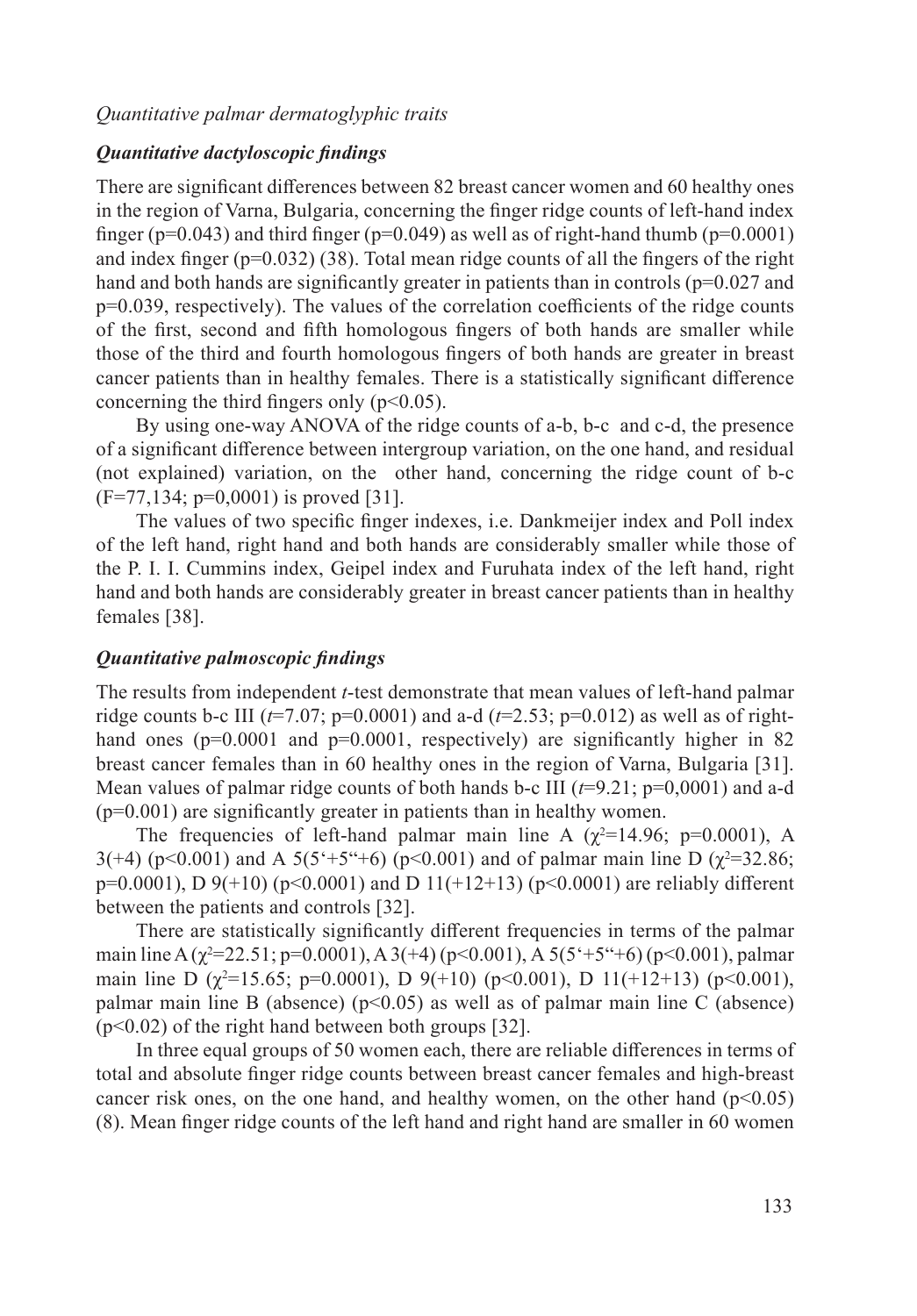with pathohistologically proved breast cancer than in 60 age-matched healthy women  $(12.4\pm 2.33 \text{ versus } 18.4\pm 4.58; \text{ p} < 0.05 \text{ and } 12.4\pm 1.62 \text{ versus } 19.64\pm 4.67; \text{ p} < 0.03,$ respectively) [3]. Finger ridge counts in each digit of both hands are greater  $(p<0.001)$ in 100 breast cancer women aged 30-60 years than in 100 age-matched controls in India [26]. There are reliable differences concerning the total right-hand finger ridge count  $(60.97\pm14.09 \text{ versus } 47.41\pm14.11; \text{p} = 0.001)$  and the left-hand one  $(59.36\pm14.54 \text{ versus } 1.09 \text{ versus } 1.09)$  $47.48\pm14.01$ ; p=0.001) between these patients and controls.

The mean total finger ridge count is smaller in 40 breast cancer women than in 40 healthy ones in India (89.88±13.26 versus 119±10.4; p<0.001) [5]. The total finger ridge count is greater (р≤0,001) in 100 women with pathohistologically proved breast cancer women aged 30-50 years than in 100 age-matched controls in India [12] while it is smaller in 20 women aged 20-60 years with malignant breast diseases than in 25 agematched controls in Nigeria (12.76 $\pm$ 0.21 versus 15.51 $\pm$ 0.68) (p<0.05) [17]. The mean values of the absolute finger ridge count are significantly greater in 100 breast cancer females aged 30-60 years than in 100 age-matched controls in India (p<0.003) [26]. The absolute finger ridge count in 100 breast cancer women at a mean age of  $45.6 \pm 11.0$ years differs significantly from that in 100 healthy women at a mean age of 33.3±14.96 years  $(\chi^2=12.22; p<0.002)$  [19].

The mean right-hand a-b ridge counts are 36.79±7.51 in 100 breast cancer patients and 31.40±4.91 in 100 age-matched controls while the mean left-hand a-b ridge counts are  $35.18\pm5.94$  and  $29.74\pm5.53$ , respectively (p<0.001) [26]. There is a smaller mean right-hand a-b ridge count (30.83 versus 36.53;  $p \le 0.0015$ ) and left-hand one (32.70 versus 39.16;  $p \le 0.0003$ ) in 30 breast cancer females than in 30 healthy females [7] as well as right-hand and left-hand a-b ridge count ( $p \le 0.001$ ) in other 100 patients aged 30-50 years against other 100 age-matched controls in India [12]. The mean right-hand a-b ridge count (37.08±2.58 versus 33.63±1.97; p<0.001) and the mean left-hand one (37.05±2.93 versus  $34.45\pm2.98$ ; p<0.001) are greater in 40 breast cancer women than in 40 healthy ones in India [5]. In 150 Indian women divided in three equal groups of 50 women each, there are statistically significant differences concerning the a-b ridge count between breast cancer women and high-breast cancer risk ones, on the one hand, and healthy women, on the other hand  $(p<0.05)$  [8]. There is a higher mean intensity index of the finger papillary traits in 60 breast cancer females than in 60 age-matched healthy women (12.91 versus 11.33; *t*=2.10; р<0.03) (3) as well as of PII Cummins finger index in 30 patients than in 30 age-matched controls (13.73±4.9 versus 11.26±4.45; р≤0.0046) [7].

The examination of the palmar dermatoglyphic traits of three equal groups of 50 women each indicates statistically significant differences in terms of atd angle between breast cancer females and high-breast cancer risk ones, on the one hand, and healthy women, on the other hand  $(p<0.05)$  [8]. There is a higher incidence of an increased atd angle and b-c ridge count in breast cancer patients in Bosna and Herzegovina [14]. The mean value of right-hand atd angle is significantly smaller  $(38.78^{\circ} \pm 2.08^{\circ}$  versus  $42.44^{\circ} \pm 2.18^{\circ}$ ; p<0.05) while that of dat angle is greater  $(62.90^{\circ} \pm 2.85^{\circ}$  versus  $58.20^{\circ} \pm 2.60^{\circ}$ ; p<0.05) in 20 women aged 20-60 years with malignant breast diseases than in 25 healthy women in Nigeria [17]. The significant quantitative palmoscopic differences between 50 breast cancer females and 50 healthy ones aged 25-60 years in India present with significantly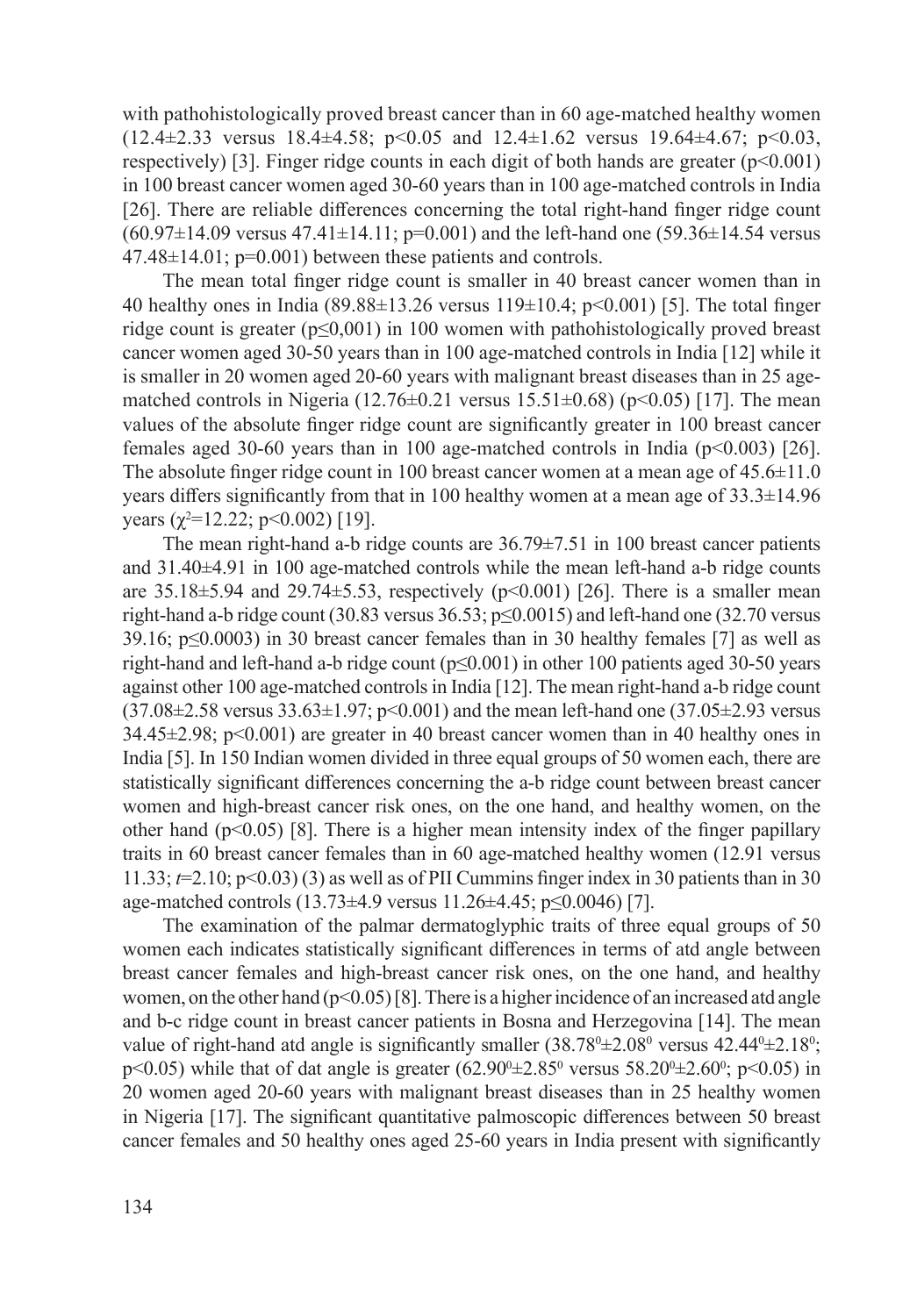greater atd angle values of the left hand  $(p<0.05)$  and of both hands  $(p<0.05)$  as well [27]. The mean atd angle values of the left and the right hand is smaller  $(41.5^{\circ}$  versus  $44.43^{\circ}$ ;  $p \le 0.021$  and  $41.6^{\circ}$  versus  $44.56^{\circ}$ ;  $p \le 0.036$ , respectively) among 30 breast cancer females than among 30 healthy women in India [7].

The mean right-hand atd-angle value  $(42.65\pm4.14 \text{ versus } 37.18\pm2.58; \text{ p} < 0.001)$  and left-hand one  $(42.93\pm3.93$  versus  $38.15\pm2.68$ ; p<0.001) are significantly greater in 40 breast cancer women than in 40 healthy ones in India [5]. There are statistically reliably smaller left-hand and right-hand atd angle values in 100 females with pathohistologically confirmed breast cancer ( $p \le 0.005$ ) than in 100 healthy females in India [12]. There are reliable differences in terms of the right-hand adt angle (77.75±4.75 versus 79.30±5.43;  $p=0.028$ ) and left-hand one (77.61 $\pm$ 3.89 versus 79.41 $\pm$ 4.72; p=0.004) as well as concerning the dat angle  $(58.34\pm4.99 \text{ versus } 56.14\pm4.97; \text{p} = 0.002)$  between 100 breast cancer females and 100 controls in India [26]. The patterns of atd angle demonstrate a significant difference between the left and right palms of breast cancer patients in Bosna and Herzegovina and this palmar parameter identifies women with increased breast cancer risk [13].

The existence of genetic predisposition for breast cancer development is confirmed by the quantitative digital dermatoglyphic analysis in Bosna and Herzegovina [15].

#### *Fluctuating asymmetry*

Breast fluctuating asymmetry is higher in healthy women who are free of breast disease but subsequently develop breast cancer than in women who remain disease-free in the same period and both absolute and relative breast volume asymmetries are higher in women who develop cancer than in the control group [23].

The regression analysis of the fluctuating asymmetry in 82 breast cancer women and 60 healthy ones in the region of Varna, Bulgaria, reveals statistically significantly higher correlation coefficient values of the fourth fingers of both hands in breast cancer females than in healthy controls  $(p<0.05)$  [34]. There are considerably greater fluctuating asymmetry values of a-b II, c-d IV, and a-d palmar ridge counts concerning the fluctuating asymmetry in breast cancer females than in healthy ones. There are higher correlation coefficient values of the fluctuating asymmetry  $(1-r^2)$  in the ridge count of the homologous thumbs, forefingers and little fingers of both hands.

There is certain evidence that dermatoglyphic fluctuating asymmetry patterns could add some essential diagnostic and prognostic information in breast cancer patients and thus contribute to more effective screening and prevention [29].

There are significant differences between 112 breast cancer women and 112 healthy controls in Han ethnic from Ningxia, China, in terms of the fluctuating asymmetry of the right thumb finger ridge count and atd angle  $(p<0.05)$ , the little finger and atd angle  $(p<0.01)$  as well as of the little finger and the ridge count of the fourth finger  $(p<0.05)$  [10]. Fluctuation asymmetry values of both hands derived from quantitative parameters such as finger ridge counts, a-b ridge counts and palmar angles are significantly greater in 100 breast cancer females than in 100 healthy controls for the thumb (by 2.01 times), subtotal ridge count (by 2.10 times) and palmar atd angle (by 2.01 times) in India [16].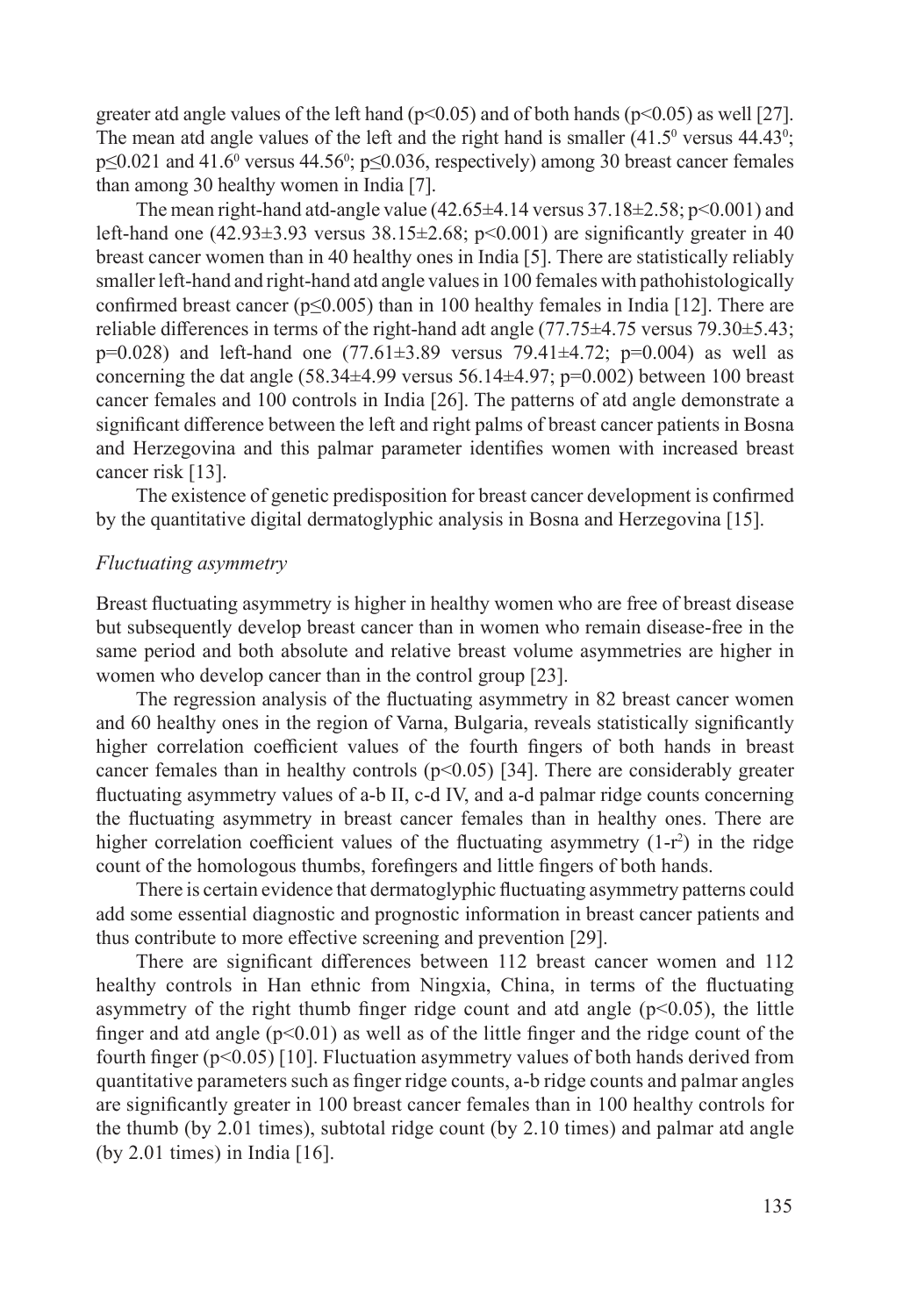## Conclusion

These data convincingly prove that qualitative and quantitative dermatoglyphics has been used in different countries as a valuable cost-effective, non-invasive diagnostic and prognostic tool in the socially significant field of breast cancer. The purposeful application of these modern examinations among risk groups could undoubtedly contribute to the further enrichment of the screening and prognostic armamentarium of dermatoglyphics in terms of effective breast cancer prevention and prognosis. The analytical dermatoglyphic approach should be more widely applied in our country.

#### R e f e r e n c e s

- 1. **Abbasi, S., N. Einollahi, N. Dashti, F. Vaez-Zadeh.** Study of dermatoglyphic patterns of hands in women with breast cancer. – *Pakistan J. Med. Sci*., **22**(1), 2006, 18-22.
- 2. **Abilasha, S., R. Harisudha, C. S. Janaki**. Dermatoglyphics: A predictor tool to analyze the occurrence of breast cancer. – *Int. J. Med. Res. Health Sci*., **3**(1), 2014, 28-31.
- 3. **Chintamani, K. R., A. Mittal, S. Saijanani, A. Tuteja, A. Bansal, D. Bhatnagar, S. Saxena.**  Qualitative and quantitative dermatoglyphic traits in patients with breast cancer: a prospective clinical study. – *BMC Cancer*, **7**, 2007, 44.
- 4. **Cummins, H., C. Midlo.** Finger prints palms and soles. An introduction in dermatoglyphics. Blakinston, Philadelphia, New York: Reprinted Dower, 1961. 319 p.
- 5. **Gul, S., N. Jabeen, S. Gupta, S. Raina.** Palmar dermatoglyphic and breast cancer: A possible correlation. – *Int. J. Med. Health Res*., **4**(2), 2018, 53-55.
- 6. **La Vecchia, C., E. Negri, G. Carioli.** Progress in cancer epidemiology: avoided deaths in Europe over the last three decades. – *Eur. J. Cancer Prev*., 2021 Aug 26. doi: 10.1097/ CEJ.0000000000000714.
- 7. **Lavanya, J., P. Saraswathi, J. Vijayakumar, S. Prathap.** Analysis of dermatoglyphic traits in patients with breast cancer. – *J. Pharm. Biomed. Sci*., **23**(24), 2012, 1-5.
- 8. **Lavanya, J., J. Vijayakumar, S. Prathap, J. Alagesan.** Digital and palmar dermal ridge patterns in population with breast carcinoma. – *Biomedicine* (*India*), **34**(3), 2014, 315-321.
- 9. **Lei, S., R. Zheng, S. Zhang, S. Wang, R. Chen, K. Sun, H. Zeng, J. Zhou, W. Wei.** Global patterns of breast cancer incidence and mortality: A population-based cancer registry data analysis from 2000 to 2020. – *Cancer Commun* (*Lond*). 2021 Aug 16. doi: 10.1002/cac2.12207.
- 10. **Lu, H., Z. H. Huo, P. Gao, J. Chen, T. Li, Z. Y. Shi, L. Peng.** Fluctuating asymmetry of dermatoglyphy in breast cancer patients. – *Acta Anat. Sinica,* **40**(1), 2009, 37-40.
- 11. **Lu, H., Z. H. Huo, J. Dang, L. Peng, Z. Y. Shi, H. Y. Jiao.** Dermatoglyphic patterns of hands in breast cancer. – *Acta Anat. Sinica,* **41**(5), 2010, 733-736.
- 12. **Madhavi, D., S. Dorairaj, S. S. J. Dorairaj, H. Kommuru.** Dermatoglyphic study in breast carcinoma patients. – *Int. J. Sci. Res*., **5(**10), 2016, 837-840.
- 13. **Metovic, A., J. Musanovic, S. Alicelebic, E. Pepic, S. Sljuka, M. Mulic.** Predictive analysis of palmar dermatoglyphics in patients with breast cancer for small Bosnian-Herzegovinian population. – *Med. Arch*., **72**(5), 2018, 357-361.
- 14. **Musanovic, J., A. Metovic, E. Pepic, D. Kapic, E. Cosovic, D. Rebic, O. Lepara.** Predictive values of quantitative analysis of finger and palmar dermatoglyphics in patients with breast cancer for Bosnian-Herzegovinian population. – *J. Evolution Med. Dent. Sci*., **7**(24), 2018, 2855-2860.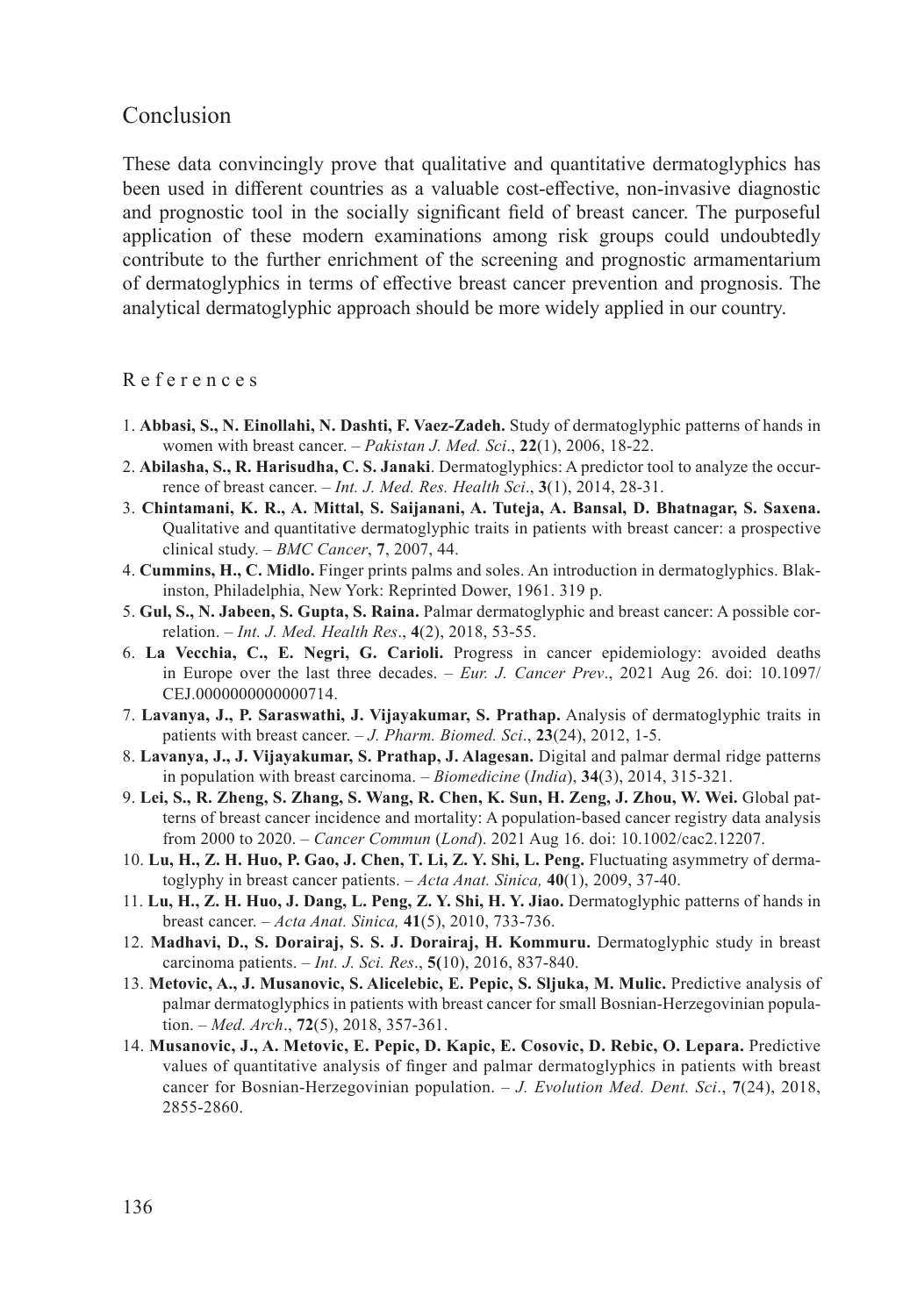- 15. **Mušanović, J., A. Metović, F. Husremović, S. Bejić, A. Hasković, A. Babić, S. Šljuka.** Digital dermatoglyphics in the evaluation of the genetic basis of breast cancer in Bosnian-Herzegovinian population - quantitative analysis. – *Med. glasnik* (*Zenica*), **17**(1), 2020, 1-6.
- 16. **Natekar, P. E., F. M. DeSouza.** Fluctuating asymmetry in dermatoglyphics of carcinoma of breast. – *Indian J. Hum. Genet*., **12**(3), 2006, 76-81.
- 17. **Oladipo, G. S., C. W. Paul, I. F. Bob-Manuel, A. D. Iboroma, H. B. Fawehinmi.** Study of digital and palmar dermatoglyphic patterns of Nigerian women with malignant mammary neoplasm. – *J. Appl. Biosci*., **15**, 2009, 829-834.
- 18. **Paranjape, V., A. Kundalkar, A. V. Swamy, Y. Kulkarni.** Digital dermatoglyphics in carcinoma of breast. – *Int. J. Cu.r Res. Rev*., **7**(21), 2015, 47-52.
- 19. **Raizada, A., V. Johri, T. Ramnath, D. Chowdhary, R. Garg.** A cross-sectional study on the palmar dermatoglyphics in relation to carcinoma breast patients. – *J. Clin. Diagn. Res*., **7**(4), 2013, 609-612.
- 20. **Saberian, M**., **K. Mehrabani, H. R. Shahraki.** Clustering time trends of breast cancer incidence in Africa: a 27-year longitudinal study in 53 countries. – *Afr. Health Sci*., **21**(1), 2021, 47-53.
- 21. **Sadoh, A. E., C. Osime, D. U. Nwaneri, B. C. Ogboghodo, C. O. Eregie, O. Oviawe.** Improving knowledge about breast cancer and breast self examination in female Nigerian adolescents using peer education: a pre-post interventional study. – *BMC Womens Health*, **21**(1), 2021, 328.
- 22. **Sariri, E., M. Kashanian, M. Vahdat, S. Yari.** Comparison of the dermatoglyphic characteristics of women with and without breast cancer. – *Eur. J. Obstet. Gynecol. Reprod. Biol*., **160**(2), 2012, 201-204.
- 23. **Scutt, D., G. A. Lancaster, J. T. Manning.** Breast asymmetry and predisposition to breast cancer. – *Breast Cancer Res.,* **8**(2), 2006, R14. doi:10.1186/bcr1388.
- 24. **Sharma, R**. Global, regional, national burden of breast cancer in 185 countries: Evidence from GLOBOCAN 2018. – *Breast Cancer Res Treat*., **187**(2), 2021, 557-567.
- 25. **Singh, D., B. R. Prabhakar, S. S. Bhalla.** Dermatoglyphic study in breast carcinoma. *Indian J. Pathol. Microbiol*., **22**(1), 1979, 27-32.
- 26. **Sridevi, N. S., C. R. Delphine Silvia, R. Kulkarni, C. Seshagiri.** Palmar dermatoglyphics in carcinoma breast of Indian women. – *Rom. J. Morphol. Embryol*., **51**(3), 2010, 547-550.
- 27. **Sukre, S. B., M. Laeeque, A. Mahajan, S. N. Shewale.** Dermatoglyphics in the identification of women either with or at risk of breast cancer. – *Int. J. Basic Med. Sci*., **3**(5), 2012, 160-165.
- 28. **Sung, H., J. Ferlay, R. L. Siegel, M. Laversanne, I. Soerjomataram, A. Jemal, F. Bray.** Global cancer statistics 2020: GLOBOCAN estimates of incidence and mortality worldwide for 36 cancers in 185 countries. – *CA Cancer J. Clin.,* **71**(3), 2021, 209-249.
- 29. **Thornhill, R., A. P. Møller.** Developmental stability, disease and medicine. *Biol. Rev. Camb. Philos. Soc*., **72**(4), 1997, 497-548.
- 30. **Xue, H., R. Qiao, L. Yan, S. Yang, Y. Liang, Y. Liu, Q. Xie, L. Cui, B. Cao.** The correlation between potential "anti-cancer" trace elements and the risk of breast cancer: a case-control study in a Chinese population. – *Front. Oncol*., **11**, 2021, 646534.
- 31. **Yaneva, G. A.** Medico-dermatoglyphic study of fingerprints and palmar prints in women with breast cancer in North-Eastern Bulgaria. PhD thesis. Varna, Medical University "Prof. Paraskev Stoyanov"of Varna, 2018. 144 p. (in Bulgarian).
- 32. **Yaneva, G., G. Ingilizova.** Main line patterns of palmar dermatoglyphics in female breast cancer patients. – *MOJ Anat. Physiol*., **5**(6), 2018, 345-347.
- 33. **Yaneva, G., I. Maslarski.** Palmar dermatoglyphic traits on hypothenar and thenar in breast cancer patients. – *Acta morphol. anthropol*., **25**(3-4), 2018, 165-170.
- 34. **Yaneva, G.** Breast cancer epidemiology in Northeast Bulgaria. *Sci. Works Union of Scientists in Bulgaria-Plovdiv*, **22**, 2019, 394-397.
- 35. **Yaneva, G.** Modern prevention of breast cancer. *Sci. Works Union of Scientists in Bulgaria-Plovdiv*, **22**, 2019a, 389-393.